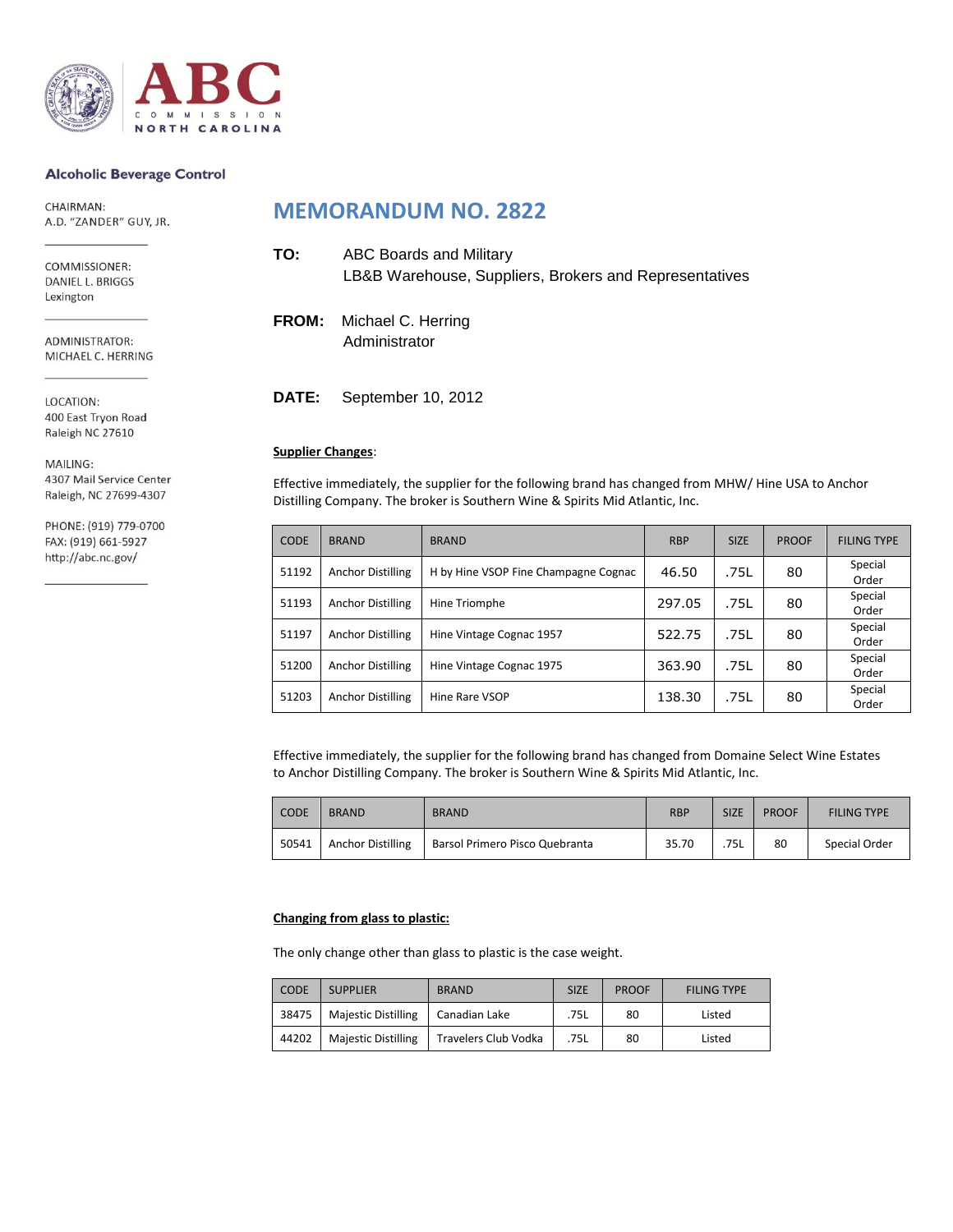# **MEMORANDUM NO. 2822 September 10, 2012**

# **Proof Changes:**

As new inventory arrives in the warehouse, the proof will change from 26 to 19.9 for the following brands.

| <b>CODE</b> | <b>SUPPLIER</b> | <b>BRAND</b>                          | <b>SIZE</b> | <b>PROOF</b> | <b>FILING TYPE</b> |
|-------------|-----------------|---------------------------------------|-------------|--------------|--------------------|
| 51451       | <b>LUXCO</b>    | Salvador's Original Margarita         | 1.75L       | 19.9         | Listed             |
| 51454       | LUXCO           | Salvador's Orig. Marg. - 4Pk (1.95x4) | 200ML       | 19.9         | Listed             |

As new inventory arrives in the warehouse, the proof will change from 86 to 80 for the following brands.

| <b>CODE</b> | <b>SUPPLIER</b> | <b>BRAND</b>         | <b>RBP</b> | <b>SIZE</b> | <b>PROOF</b> | <b>FILING TYPE</b> |
|-------------|-----------------|----------------------|------------|-------------|--------------|--------------------|
| 21422       | Jim Beam Brands | Old Grand Dad - 10PK | 1.25       | 50ML        | 80           | Special Order      |
| 24699       | Jim Beam Brands | Old Grand Dad        | 33.95      | 1.75L       | 80           | Listed             |
| 24701       | Jim Beam Brands | Old Grand Dad        | 16.95      | .75L        | 80           | Listed             |

#### **Bottle Per Case Changes:**

The following products will change from 6 to 12 bottles per case as new inventory arrives in the warehouse.

| <b>CODE</b> | <b>SUPPLIER</b> | <b>BRAND</b>    | <b>CCLB</b> | <b>RBP</b> | <b>SIZE</b> | <b>PROOF</b> | <b>FILING</b><br><b>TYPE</b> |
|-------------|-----------------|-----------------|-------------|------------|-------------|--------------|------------------------------|
| 46713       | Diageo NA       | Ciroc Red Berry | 204.00      | 31.95      | .75L        | 70           | Listed                       |
| 46716       | Diageo NA       | Ciroc Coconut   |             | 31.95      | .75L        | 70           | Listed                       |
| 46720       | Diageo NA       | Ciroc           | 197.53      | 30.95      | .75L        | 80           | Listed                       |
| 46723       | Diageo NA       | Ciroc Peach     | 204.00      | 31.95      | .75L        | 70           | Listed                       |

#### **Bottle Per Case Change and Bottles Per Sleeve:**

When old stock depletes from the warehouse the new case will change from 128 bottles per case to 120. Bottles per sleeve will change from 16 to 10.

| <b>CODE</b> | <b>SUPPLIER</b> | <b>BRAND</b>                  | <b>CCLB</b> | <b>RBP</b> | <b>SIZE</b> | <b>PROOF</b> | <b>FILING</b><br><b>TYPE</b> |
|-------------|-----------------|-------------------------------|-------------|------------|-------------|--------------|------------------------------|
| 21402       |                 | Diageo NA   Rumple Minze 10Pk | 123.48      | 1.95       | 50ML        | 100          | Listed                       |